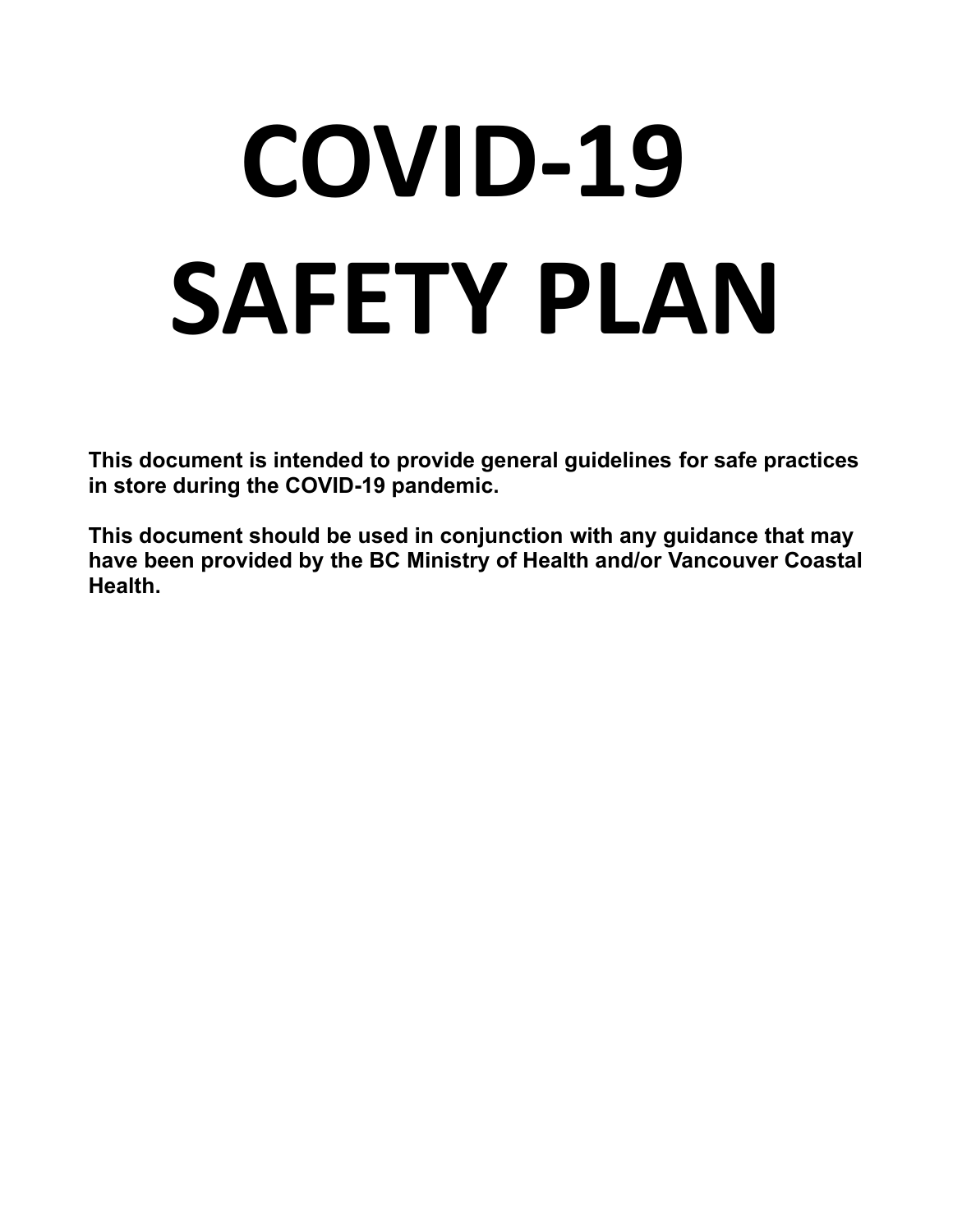# **COVID-19 GUIDANCE for CONSUMERS and Employees:**

# **Objective**

-

To ensure we protect our team members and our customers. To ensure everyone maintains proper social distancing and is wearing facial covering (polypropylene face mask is preferred)..

# **Actions Required**

- **Communicate to all team members** on requirement around social distancing
- **Remind customers and team members to practice social distancing. All team members are to remind customers to practice social distancing.**
- **Install Floor Stickers and Distance Markings** as described below.
- Require all team members to wear face coverings at all times. Masks are provided to all team members.
- All team members are to remind customers they encounter that are not wearing face coverings that it is required in the store.

**Social Distancing means:** We should keep 2 meters (6.5 feet) away from each other **For Team Members:** Ensure to maintain social distance for each other and customers.

# **Setup:**

**Social Distance Guidance Posters –** Place posters near entrances and around the store.

**Floor Markings/Stickers** – place markings on the floor to indicate what 2 m of separation looks like, especially where the checkout line ups would be expected.

**Droplet Shields -** installed at each checkout

# **Ongoing Procedures**

# **Remind Customers**

Inform all customers that in the interest of safety they should allow 2 shopping buggies (as a visual cue) distance (approximately 2 m) between themselves and the next customer. Where possible to stand beside other patrons in an aisle, encourage customers to move 2 m past the next person.

# **Store**

**Recognizing that the volume of customers flowing in and out of the building changes,** when necessary, reduce the capacity of customers that enter the building.

**If crowding occurs and social distancing is a challenge** reduce the number of people allowed in the store. A team member will be stationed at the entrance to limit the number of customers entering the store.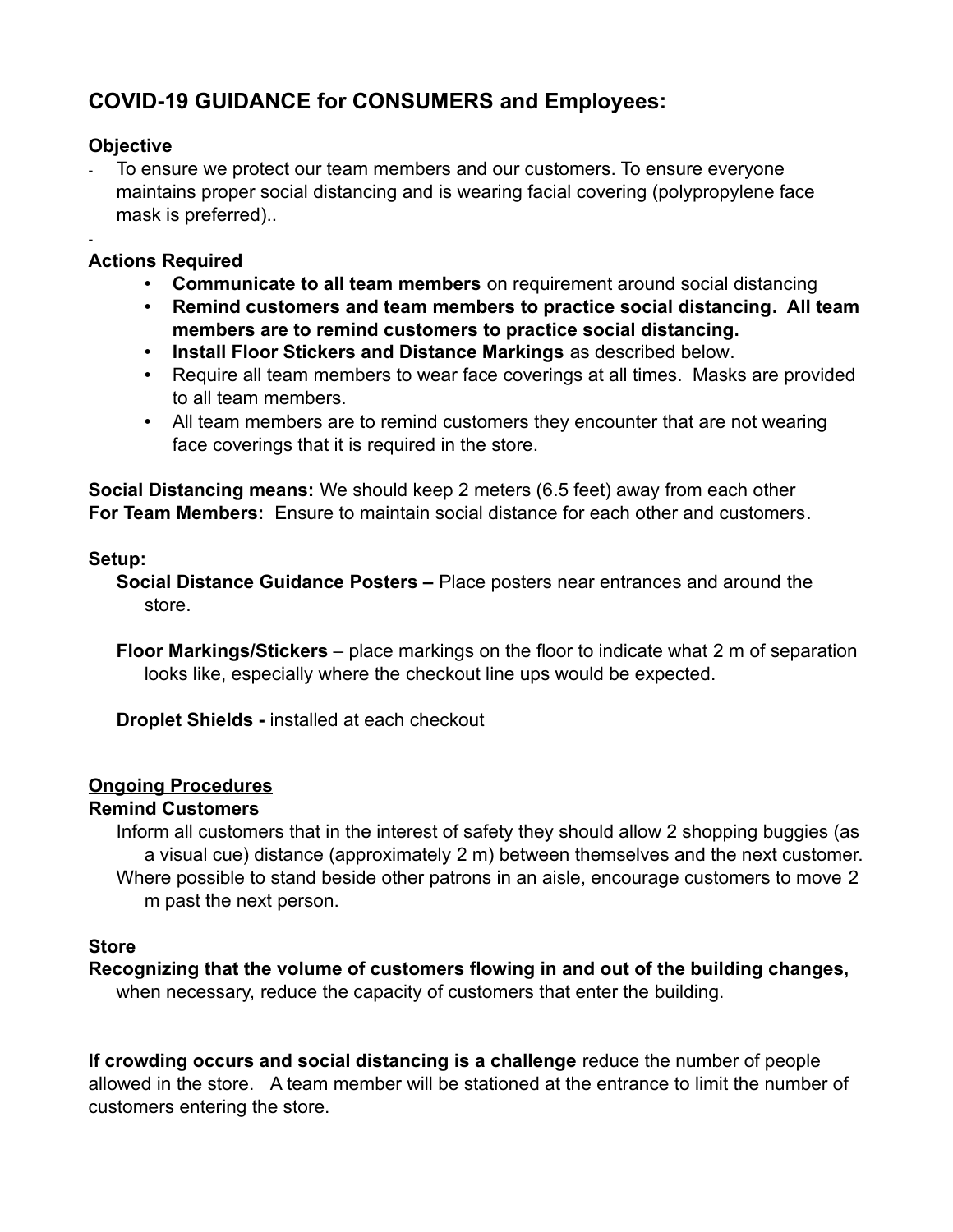# **Checkouts**

At the checkout, the customer should load products and proceed end of till( both are indicated by floor stickers ). Cashier maintain distance from customer throughout. Stay behind droplet shields.

Have all cashiers place the customers money on the counter to avoid contact. Encourage use of debit cards v. credit cards, where signature slips maybe required.

Cashier must not touch reusable bags supplied by the customers. Where customer bags touch the counter, spray sanitizing solution on the area and allow to air dry.

Use hand sanitzer frequently.

# **Back Office**

Ensure that workplace rest areas have adequate space to have 2 m of space between each other. We have scheduled staggering breaktimes to limit the number of people in the staffroom. We have closed our deli and open seating there to staff only. Please avoid coordinating your breaktime with a another team member.

# **All Areas**

All employees are to wear a disposable procedure/surgical mask( provided ). Proper procedure is posted in the staff room. Those employees that find it difficult to wear a disposable mask, cloth masks are avaiable. If either type of masks cannot be tolerated, a face shield is provided.

# **Cleaning and Disinfecting during Covid-19 Pandemic**

As an essential service during the COVID-19 pandemic and as our part of our role in keeping our customers and team members healthy and safe, routine cleaning and disinfecting is of great importance. This document is intended to provide guidance for routine cleaning and disinfecting, highlight the difference between the meaning of cleaning and the meaning of disinfecting, and reinforce the need for appropriate protective wear while cleaning and disinfecting.

We continue to monitor events closely, following all government advisories, and adopting new procedures as needed to keep our workplaces safe and these protocols may be amended or updated over time. Please ensure you are referencing the most current version of this document.

# **Frequency of Cleaning and Disinfecting Required:**

Cleaning and Sanitizing of all high contact areas is required at least twice a day during business hours.

Hand sanitizers for customers are available at the entrance and checkout area.